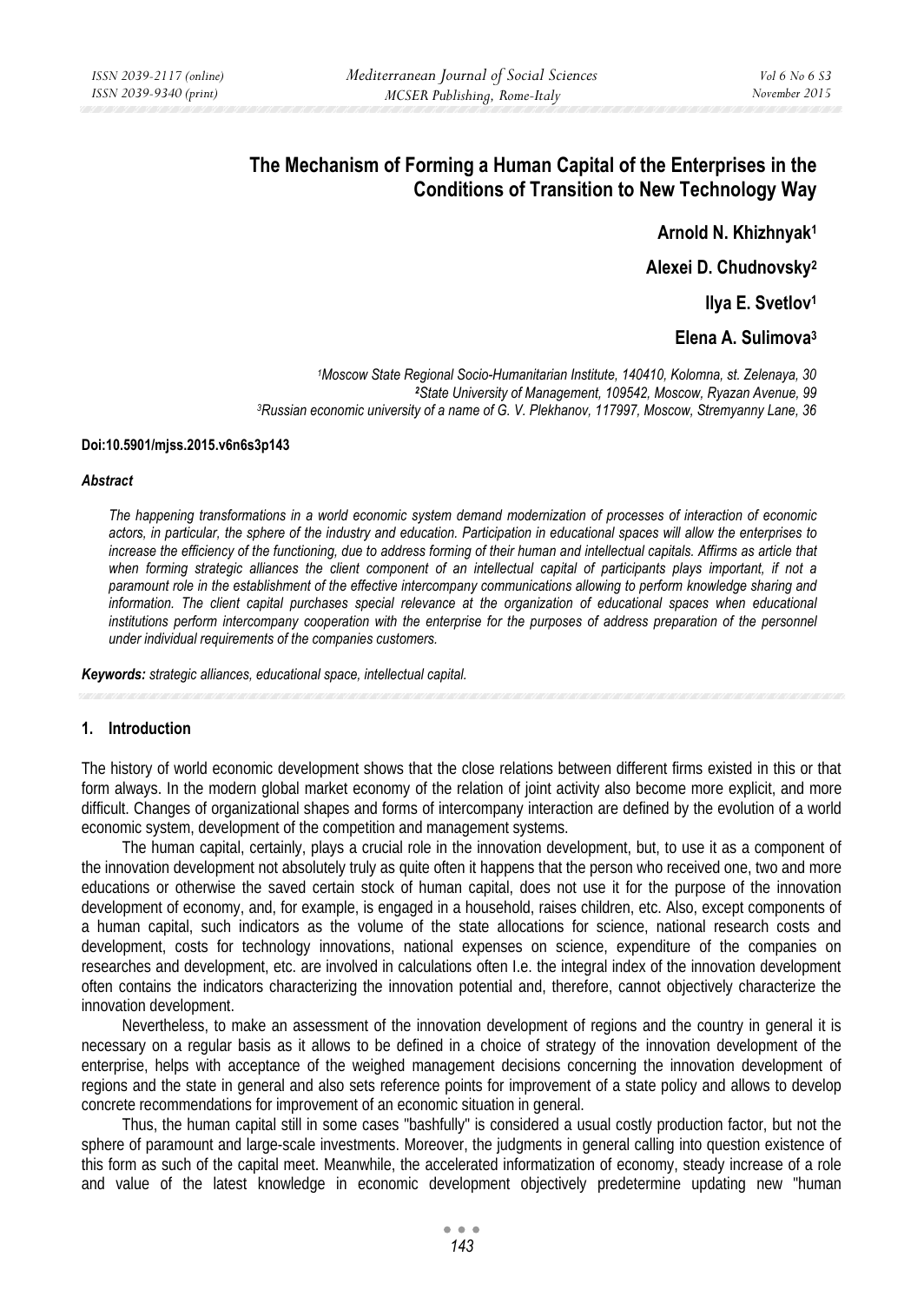| ISSN 2039-2117 (online) | Mediterranean Journal of Social Sciences | Vol 6 No 6 S3 |
|-------------------------|------------------------------------------|---------------|
| ISSN 2039-9340 (print)  | MCSER Publishing, Rome-Italy             | November 2015 |

measurement" in social and economic development as the person is the only creator of the latest knowledge and the organizer of their productive application.

The quantity of intellectual resources and degree of their involvement in a social production make a direct impact on rates of economic growth and level of national wealth in the certain countries. It also confirms the possibility of consideration of the progress of an intellectual capital of society through dynamics of intellectual resources, and, respectively, a human capital. Development of economic thought in this direction led to new understanding of national wealth in which structure joins already not only the material richness of society created by work of many generations and natural resources, but also intellectual resources, a human capital.

Accession of Russia to the WTO indicates the need modernizations of processes of interaction of the main spheres of national economy and improvement of organizational structures of her subjects for the purposes of the innovation development and search of new sources of competitiveness.

Strategic alliances in the innovation industries became one of the first organizational forms of the interaction allowing to exercise knowledge management and intellectual resources of the companies. Treatments of their contents a little, part from the existing approaches focus attention to degrees of the interdependence of the organizations - members of Alliance at mutual interest in shared goals. In that case, the strategic alliance can be defined as consolidation of several independent enterprises performing the joint project in production, the scientific researches and development, etc. using thus knowledge, materials and other resources of each other and sharing risks with partners Garrett & Dussauge (2000). Unlike other widespread forms of entrepreneurial integration (for example, joint ventures) strategic alliances have a number of characteristic signs: 1) they have no legal form as such; 2) the motivation of activity of alliance corresponds to strategy of the partner companies and follows from them; 3) in alliance there is a permanent accumulation and exchange of experience and knowledge.

## **2. Alliances - Methods of Conducting Internationalization of Business**

In the conditions of the global competition, alliances become the primary method of the internationalization of business allowing to perform a fast and effective transfer of knowledge and experience of partners. Interaction of participants of strategic alliances can be regulated by relational (obligations) contracts which it develops in the conditions of long-term, cross and mutually beneficial relations between the parties which cornerstone mutual interest in their continuation is. Because of that cooperation becomes continuous, and informal conditions play a more significant role than formal points. If to consider these processes from positions of use and management of intellectual capitals of participants of strategic alliances, it is possible to Note that actually there is an active interaction of all elements of intellectual capitals of partners, in certain cases to extent of mixing (Livingstone J.M., 1989).

The increasing attention to organizational innovations reflects the steady competitive advantages that are a consequence of perfect dynamic capabilities in production companies. The competition based on knowledge proves the importance of the training alliances (learning alliances) as fast and efficient method of development of these capabilities (Andreyeva T.E. & Gutnikov T.Yu.). In case of the long-term relations between firms in strategic alliances of knowledge are acquired better than that at firms the specific absorbing capability to partners develops.

The absorbing capability — it that allows firm to receive and use effectively both external, and internal knowledge which, in turn, influence capability of firm to innovations and adaptation to the changing external environment and its competitiveness (Andreyeva T.E. & Gutnikov T.Yu.).

The factors influencing the absorbing capability of the firm can be in a broad sense divided on internal and external. Internal factors include organizational structure, the sizes of firm, strategy, the previous knowledge and capability of the organization to the reaction. All this can be considered as the firms making the organizational capital. External factors integrate the external knowledge-environment and a position of the firm in networks of knowledge (Andreyeva T.E. & Gutnikov T.Yu.). Thus, it is possible to emphasize once again close interrelation of the client capital of the firm and its organizational capital and need of integrated management with them. The absorbing capability can indirectly characterize a condition of an intellectual capital of the company since such indicator will allow to judge the extent of interaction of all elements of an intellectual capital of the firm.

How successfully the firm can aggregate the different absorbing capabilities of her employees, is defined by its combinatory capabilities. There are three types of combinatory capabilities: 1) system capabilities — the formalized procedures and policy of firm; 2) coordination capabilities — the relations between members of group which is created formally or arises as result of interaction or working rotation; 3) capabilities to socialization — capability of firm to create the ideology integrating employees (Allaberdina L.R., 2014). Thus, the interrelation of a human capital of firm mediated by the organizational capital, with the client capital of the same company, expressed in the provision of the firm in networks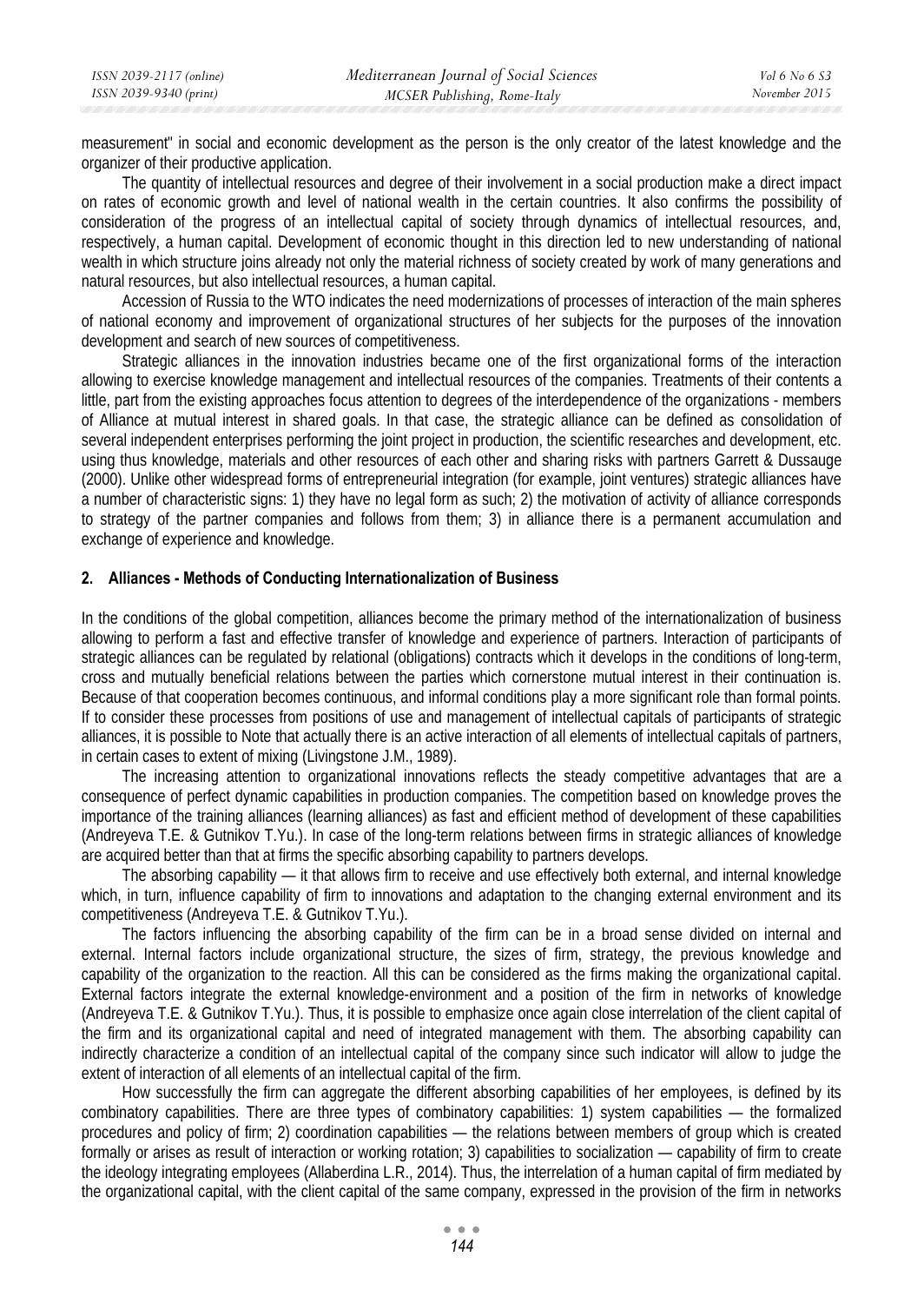of knowledge once again is confirmed.

For forming of the necessary level of human capital, the industrial companies can create so-called corporate, educational spaces (CES) which can be considered as one of the possible options of strategic alliances of industrial enterprises and educational institutions. Prototypes of such associations existed in the USSR, for example, the cooperation of ZIL, etc.

A modern example is OAO "Russian Aircraft Corporation "MIG", actively interacting with such universities as the Moscow aviation institute, MGTU of N. E. Bauman, MGTU of "Stankin". Universities provide an inflow of personnel of a required profile and qualification, help to develop competencies of the operating personnel, provide carrying out industrial Researches and Development in interests of production.

Thus became OAO "Russian Aircraft Corporation "MIG" the first domestic producer of aviation engineering who integrated the profile organizations providing everything elements of lifecycle of the made flight vehicles within the integrated structure - from development of the concept, outline and design engineering, construction of prototypes and their tests before marketing, serial production and technical support in use, and also training flight and engineering personnel of the customer (Garrett B. & Dussauge P., 2000).

The activity of educational space is adjusted depending on its orientation. In other words, round separately taken like the enterprises the target groups of educational institutions are built. The emergence of groups of employers which will be able to select the personnel for adjacent activities is also possible. Educational spaces can represent very dynamic structures that principal components can be corrected depending on the changed competitive conditions.

In addition, such alliances will allow to provide transition to practice of public and professional regulation of educational process in the organizations of educational institutions through forming of new mechanisms of participation of representatives of employers, professional associations and educational community in carrying out independent examination of level of vocational education.

Cooperation and the organizations in training of specialists can be provided as follows: training of students for professional activity and their equipment by skills, abilities and knowledge happens in educational institution, and the subsequent development of methods and methods of work is performed on workplaces of the enterprise.

Cooperation of industrial enterprises and educational institutions can develop in several directions.

Target training of specialists, since younger training courses: selection and the subsequent financing of training of students at which the organization receives the probationer as the employee on training, to the practician, and in case of compliance of the student to the delivered requirements of the enterprise - for work.

The organization of programs of advanced training or programs of retraining of the acting or future staff of the company.

Joint projects and researches, etc.

As the main objectives of similar strategic alliance it is possible to consider:

- development of interuniversity programs of target training of specialists for industrial enterprises and organizations; joint development of the contents and implementation of educational programs;
- development and approbation of models of integration of scientific and technical, educational and innovation activity with the profile enterprises of the industry; involvement of teachers, graduate students, and students in scientific researches and development;
- the analysis of demand and employment of graduates, development and deployment of effective mechanisms of market forecasting of work in the priority scientific and educational directions;
- creation of the regional interuniversity center of interaction with labor market and ensuring early employment of graduates;
- infrastructure, resource and personnel support of educational process; development of a network of the strategic partnership.

## **3. Intellectual Capital – The Basis of the Innovation Strategy**

Thus the intellectual capital becomes that basis on which the innovation strategy of development of all participants of educational space as strategic objectives of the organizations of educational institutions will correlate with strategic needs of the enterprises for personnel and the innovation development are based.

Using the classification of elements provided by the Skandia Value Scheme model, it is possible to consider this interrelation. The innovation can carry to the organizational capital of the enterprise, but their source are people, i.e. a human capital. The qualitative level of the last, in general, depends on what specialists let out the organizations of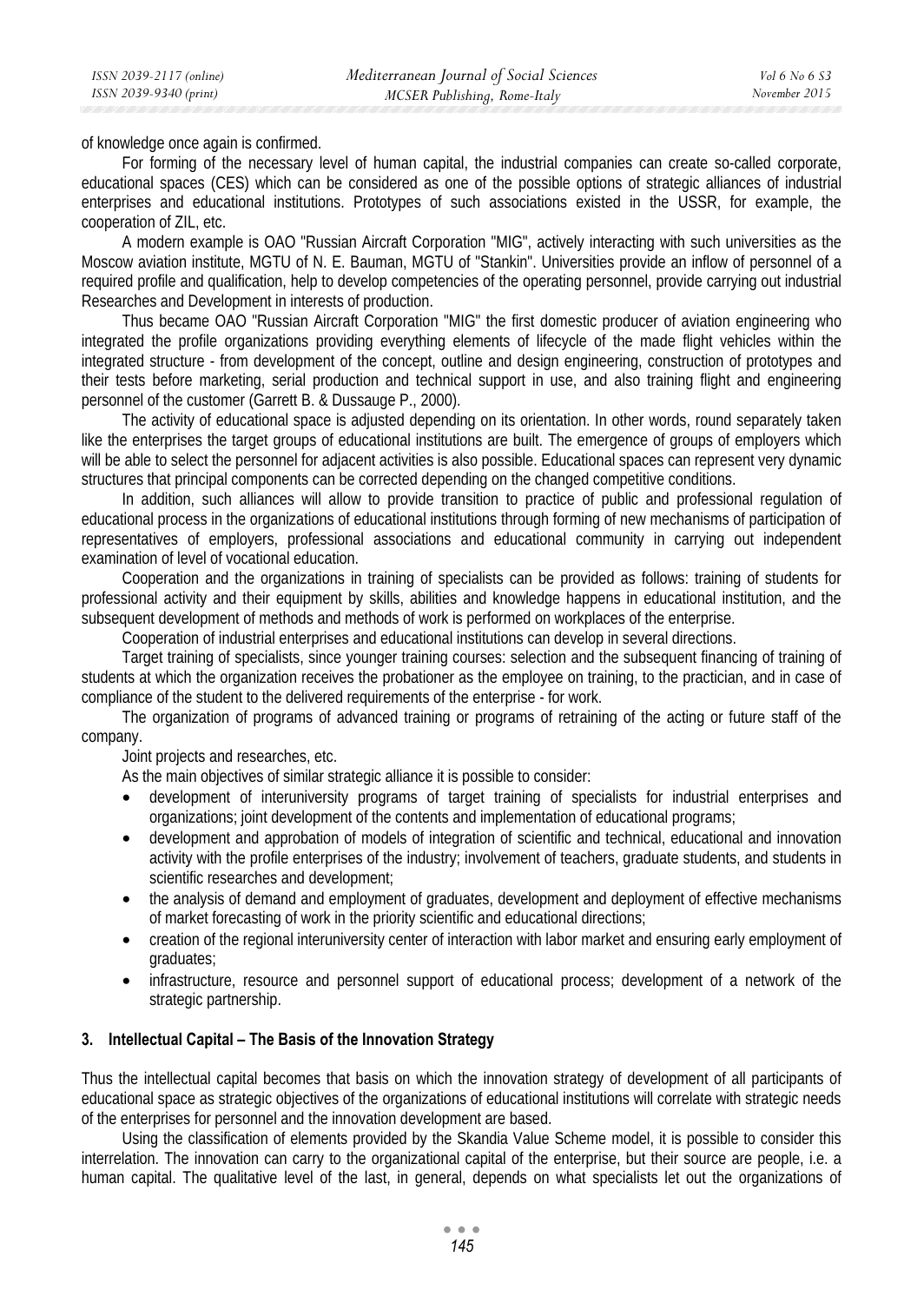| ISSN 2039-2117 (online) | Mediterranean Journal of Social Sciences | Vol 6 No 6 S3 |
|-------------------------|------------------------------------------|---------------|
| ISSN 2039-9340 (print)  | MCSER Publishing, Rome-Italy             | November 2015 |

educational institutions of the country. The demand for graduates is defined by the amount of interrelations and intensity of the interaction between educational agencies and enterprises that is reflected in the client capital of the first. Thus, the customer capital decides on the one hand by the organizational capital of the enterprise (external factor), and on another – human and organizational the capitals of the organization (internal factor).

Among investment human capital investments in education are considered as one of the most optimum forms of capital investments, i.e. as the implementation of a public intellectual capital in the innovation development of the economy. In the conditions of globalization of economy the innovation in the world market are only accounting entities which perform the innovation activity, systematically master the last scientific and technical achievements, managerial and organizational development allowing to reduce costs of production, to increase labor productivity, to increase highquality production.

Different conditions influence quantity and quality characteristics of innovation of industrial enterprises (table-1).

**Table 1 –** The conditions influencing growth of innovation of industrial enterprises

| Stage No. Contents |                                                                                               |
|--------------------|-----------------------------------------------------------------------------------------------|
|                    | - ratios (proportion) between the different industries of the economy and their loudspeaker   |
|                    | - interaction with the external environment that is infrastructure about scientific potential |
|                    | - the structure of the power and public administration                                        |
|                    | - world scientific community                                                                  |

The system of the organization and management of the innovation sphere is engaged in the balance of these conditions. We offer the following criteria for innovation of industrial enterprises (Table-2).

**Table 2 –** Criteria of innovation of industrial enterprises

| Stage No. Contents |                                                                                                                                                                                                                                        |
|--------------------|----------------------------------------------------------------------------------------------------------------------------------------------------------------------------------------------------------------------------------------|
|                    | - acquisition by industrial enterprises of licenses to use of inventions and industrial technologies;                                                                                                                                  |
| 2.                 | - availability of the sufficient scientific and technical base (STB), scientific and technological infrastructure, material<br>resources and investments necessary for the current and perspective activity of industrial enterprises; |
| 3.                 | - availability scientific, engineering personnel and financial resources on the increase of its qualification, retraining<br>caused by implementation of technology innovations;                                                       |
| -4.                | availability of the institutional system for the purpose of strategic management, including economical forms of<br>business.                                                                                                           |
|                    |                                                                                                                                                                                                                                        |

There is a question of innovation measurement. Really it is possible to determine innovation size by the following indicators: the amount of financing directed on research works (on payment of scientific personnel, and also acquisition of necessary information and material resources for the purpose of reproduction of material base, structure of the organization and management.

The assessment of the innovation potential allows to estimate adequately a condition and readiness of the social and economic system for the innovation transformations and can be performed by different methods.

We offer the following method: The innovation capacity of the industrial enterprise is characterized by its readiness and capability to use the innovation opportunities. It includes resources, opportunities, means, stocks that can be used by physical persons and legal entities in the course of the innovation development. The structure of the innovation capacity of industrial enterprise can be provided as set of components (component), each of which characterizes a separate measure category and the factors capable to have impact on the innovation process: human capital, scientific researches and development, marketing, finance, infrastructure, information, organizational mechanisms, technology (Table 3).

**Table 3 –** Structure of the innovation capacity of industrial enterprise

| The innovation capacity of industrial enterprise                                                         |                                            |                                                 |  |
|----------------------------------------------------------------------------------------------------------|--------------------------------------------|-------------------------------------------------|--|
| resource innovation potential (RIP)                                                                      | financial innovation potential (FIP)       | innovation potential of information (IPI)       |  |
| (Ithe innovation potential of researches and development (IPRD) linstitutional innovation capacity (IIC) |                                            | technology innovation potential (TIP)           |  |
| linfrastructure innovation potential (IIP)                                                               | the innovation potential of marketing(IPM) | linnovation potential of a human capital (IPHC) |  |

On the basis of the offered structure the innovation capacity of industrial enterprise can be determined as follows: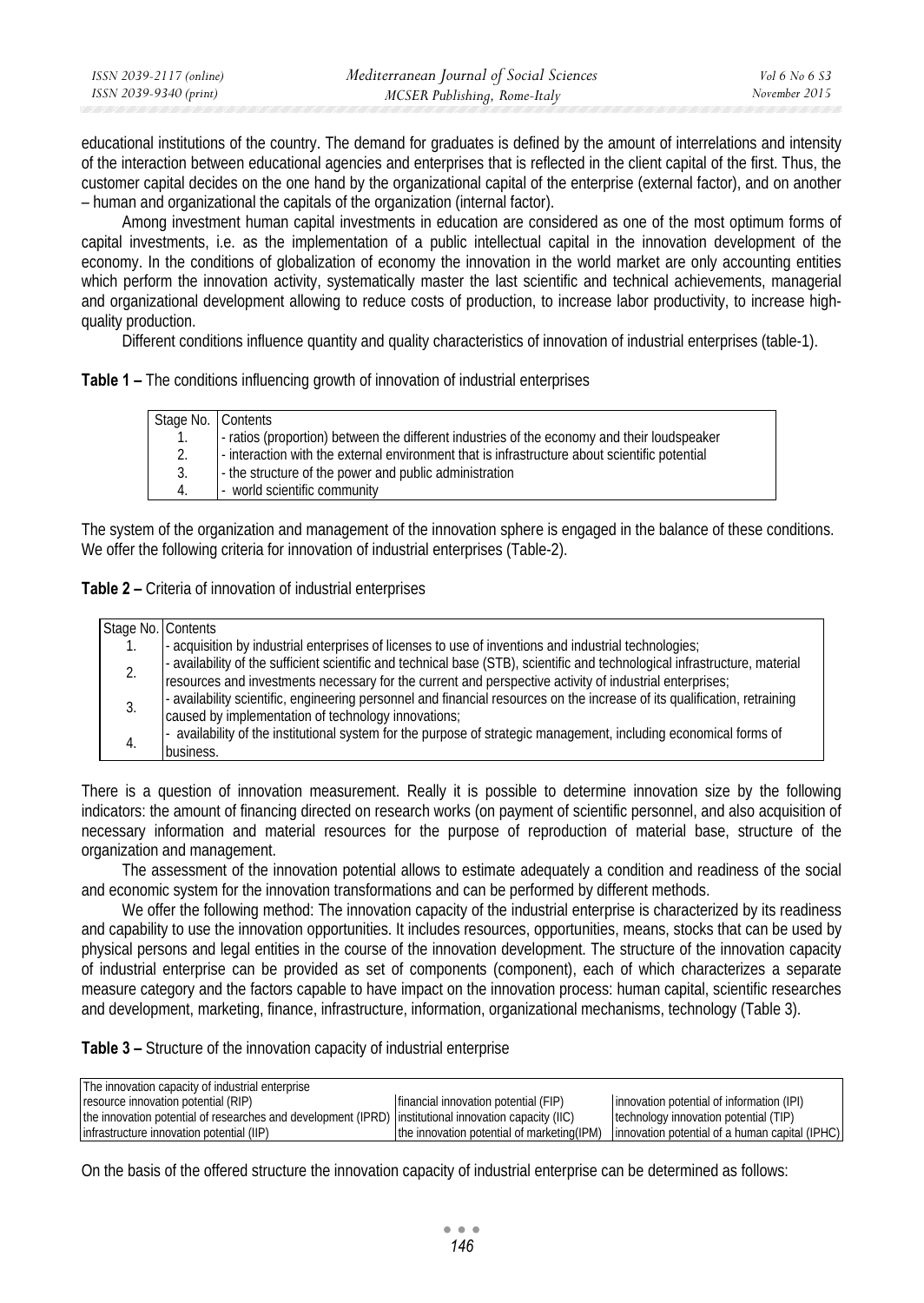| ISSN 2039-2117 (online) | Mediterranean Journal of Social Sciences | <i>Vol</i> 6 No 6 S3 |
|-------------------------|------------------------------------------|----------------------|
| ISSN 2039-9340 (print)  | MCSER Publishing, Rome-Italy             | November 2015        |

ICIE=a1RIP+a2FIP+a3IPI+aIPRD+a5IIC+a6TIP+a7IIP+a8IPM+a9IPHC

where FIP – the financial innovation potential, IPI – the innovation potential of information, IPRD – the innovation potential of researches and development, OIP – the institutional innovation capacity, TIP – the technology innovation potential, IIP – the infrastructure innovation potential, IPM – the innovation potential of marketing, IPHC – the innovation potential of a human capital, ai – the weight coefficients of each potential determined by an expert method.

As the main components of the innovation capacity of industrial enterprise which need of assessment has priority value, the author defined a human capital, resources of the innovation development, institutional infrastructure, scientific researches and development (Figure- 1).



**Figure1 –** Components of the innovation capacity of industrial enterprise (Allaberdina L.R., 2014)

Thus, the assessment of the innovation capacity of industrial enterprise is the complex indicator reflecting the size, a state and efficiency of use of resources of the innovation development of the company, and also degree of readiness of the enterprise for the innovation transformations in all spheres of a productive and management activity.

### **4. Efficiency of the Organizational Capital**

In the modern forming intellectual organizations "training process is not limited to that workers raise I howl qualification. Using training of employees, and also thanks to group methods of work of the organization become flexible and adaptive, changing as they consider new circumstances of own functioning and development. The main idea of organizational training is the organization of the small groups solving at the same time two problems: 1) to solve a problem or to execute the project and to provide the received material to the management for the subsequent use; 2) to be trained in the course of accomplishment of tasks, to make the gained knowledge property of all participants" (Angela Baron & Michael Armstrong, 2007). From the point of view of the methodology of system and integration approach to research of the modern enterprise, in the informative plan it is possible to mark out the following properties of the intellectual corporation.

First, to an intellectual capital of these enterprises there corresponds the innovation type of the corporate economic mentality characterized by capability of the persons making key decisions to absorb such facts and data which provide continuous "feed" of all corporate community with the latest context information without which expanded reproduction of the most recent knowledge is impossible. Secondly, the intellectual corporation is characterized by availability by pronounced progressive valuable and semantic model of development; that is the system of the operating corporate values, firmly holds the enterprise from spiritless alternatives of business activities. Thirdly, the social innovation capital with a priority of network horizontal forms of interaction at the high level of intra-corporate and intercompany trust is inherent in the considered type of corporations. Fourthly, the most effective condition for functioning of intellectual Corporation is the institutional system founded on a priority of informal restrictions, communications, and the relations; this circumstance allows to protect this type of the enterprises from excessive formalization and, therefore, bureaucratization. Fifthly, the informative characteristic of similar firms is creative freedom of activity, both individuals, and corporate community in general that provides creation and reproduction of "a power resonance" when using creative and labor capabilities of managers and the personnel. Sixthly, the intellectual corporation, owing to the lines and characteristics noted above, cannot but be the self-controlled firm where functions of the organization, planning, motivation, and control all more concentrate in hands of staff of the enterprise. From here it is easy to make a comparative analysis of managerial features usual (even self-training) and intellectual corporation (Table-4).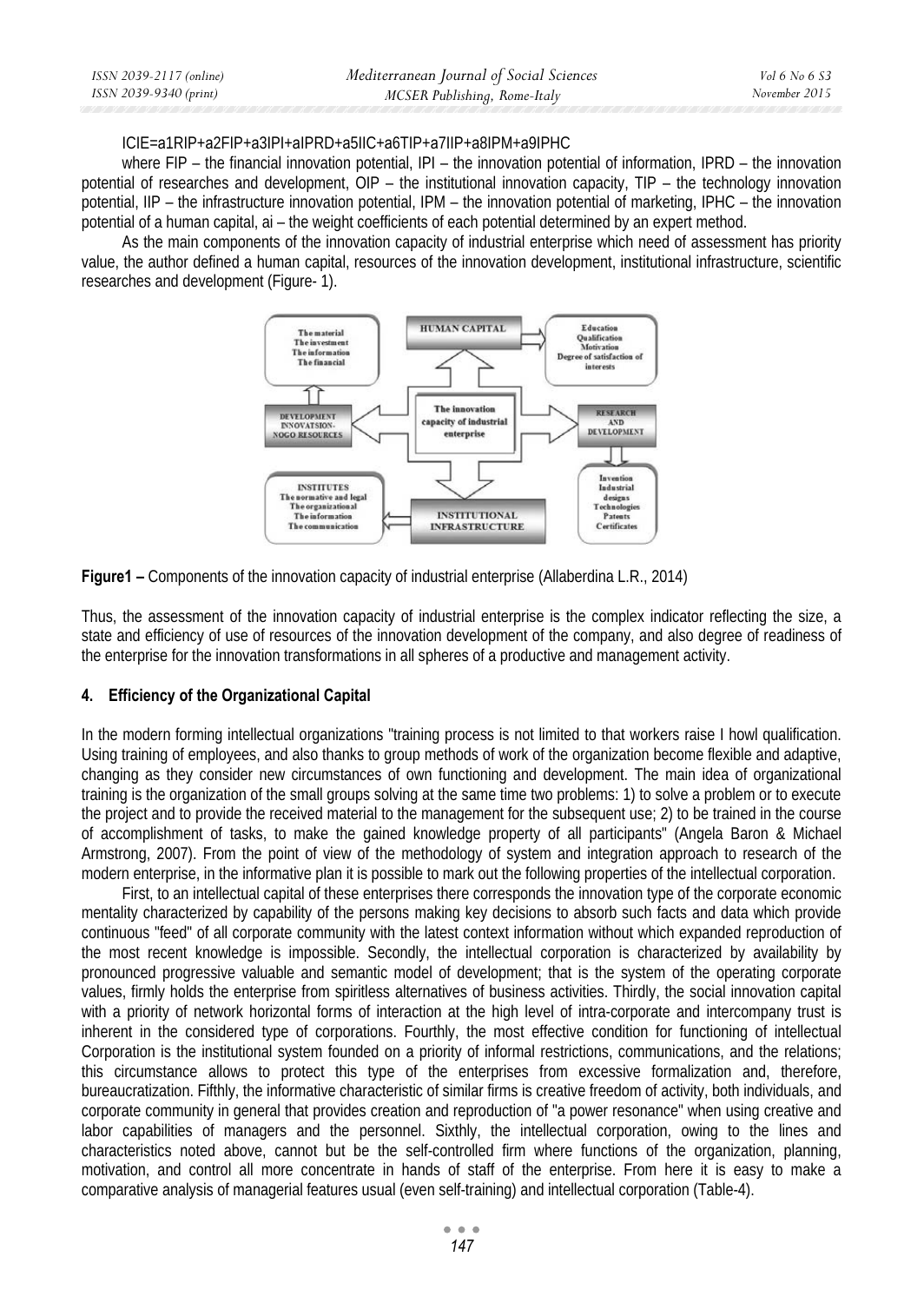| Traditional (hierarchically) managed firm                          | The self-controlled intellectual corporation                        |
|--------------------------------------------------------------------|---------------------------------------------------------------------|
| Availability of the hierarchical power and subordination "from     | Availability of authority of team and leader; subordination to      |
| below-up"; implicit obedience to the administration                | common cause; opportunity "to doubt" actions of the administration  |
| Managerial rate on "exact following to instructions."              | Managerial rate in continuous search of new decisions               |
| Management of the internal and external competition                | Management domestic and external cooperation                        |
| Managerial orientation to quality control                          | Managerial orientation to quality management                        |
| Managers make management decisions, and workers carry out          | Management decisions are made and carried out by employees in       |
| them in the conditions of severity and "reactivity"; aspiration to | the conditions of intellectual ability and high dynamism; conflict  |
| avoid conflict situations                                          | resolution                                                          |
| Use of profit as bases of labor motivation; individual             | Self-realization use as bases of creative motivation; encouragement |
| encouragement "Confidants.»                                        | of persons and groups on the basis of real achievements             |
| The concept "search quilty" at economic failures and the           | The concept of "search of decisions" at economic failures and new   |
| arising problems                                                   | problems                                                            |
| Management at the fixed roles, forms, and methods of               | Management at permanent changes of roles and subjects and           |
| responsibility                                                     | forms of their responsibility                                       |
| Corporate networks form and estimated "from above."                | Corporate networks form and estimated "from below."                 |
| Management on the basis of "fear" of the future at the hidden      | Management on the basis of "passion" of meetings with future        |
| expectations "failures and problems."                              | problems at readiness for risk and uncertainty                      |

**Table 4 –** Comparison of managerial features of management of traditional and intellectual corporation

The analysis of specifics of management of traditional and intellectual corporation allows to note that intellectual entrepreneurship, being a spiritual and moral form of entrepreneurship as such, demands independent subject research. Thus in the context of the considered problem, the problem of new economic spirituality "is delivered by the crisis of the spirit in the world which takes the forms of denial of spirit and a dukhoborism. … New spirituality understands spirit not as detachment and flight from the world, obediently leaving the world such what it is and as a spiritual gain of the world, as its real change, not objectifying spirit in a world reality, and subordinating the world internal existence" (Berdyaev N.A., 2003). The intellectual entrepreneurship is completely corresponded to the statement of the great Russian philosophersocial scientist. Only we will add that "in the majority of the companies final check of the value of new knowledge has economic character and includes such parameters as efficiency growth, cost reduction, investment profitability increase. However, in the company creating knowledge also other factors that reflect a qualitative aspect of knowledge are not less important. Whether the idea realizes the vision of the enterprise? Whether it serves as an expression of aspirations of the top management and strategic objectives? Whether there is at it a potential for creation in the business of the community impacting organizational knowledge" (Knowledge management, 2006)?

Forming of an intellectual corporation means implementation noted in the stated above table of the corresponding managerial aspects. However, highly effective generation of the latest intellectual ideas and knowledge requires such organizational structure that is adequate to the called imperatives of management.

The efficiency of the organizational capital of the enterprise is defined by human capital that improvement can happen through forming of orders to educational institutions that leads to increasing in the client capital of educational institutions. Having defined strategy of development of the enterprise, it is necessary to formulate requirements for the client capital of the organizations of educational institutions, on the basis of the predicted characteristic of the organizational capital of the enterprise.

Thus, the circumstances stated above show need of this sort of strategic alliances for an increase of efficiency of use of intellectual capitals of the enterprises and maintenance of the competitiveness of subjects of the market.

Development of the absorbing capability of the enterprise by means of development of its core elements — the individual absorbing employees abilities, and actually human capital — is the major task within the trained alliances (Bazadze N.G. & Kasyanov M.K., 2012 & Gaponenko A.L. & Orlova T.M., 2008). Here, in addition to direct providing firms with knowledge, the organizations of educational institutions participating in alliances (David M. Walke, 2002) can make the greatest contribution.

## **5. Conclusion**

As it is possible to see, when forming strategic alliances the client component of an intellectual capital of participants plays important, if not a paramount role in establishment of the effective intercompany communications allowing to perform knowledge sharing and information. The client capital purchases special relevance at the organization of